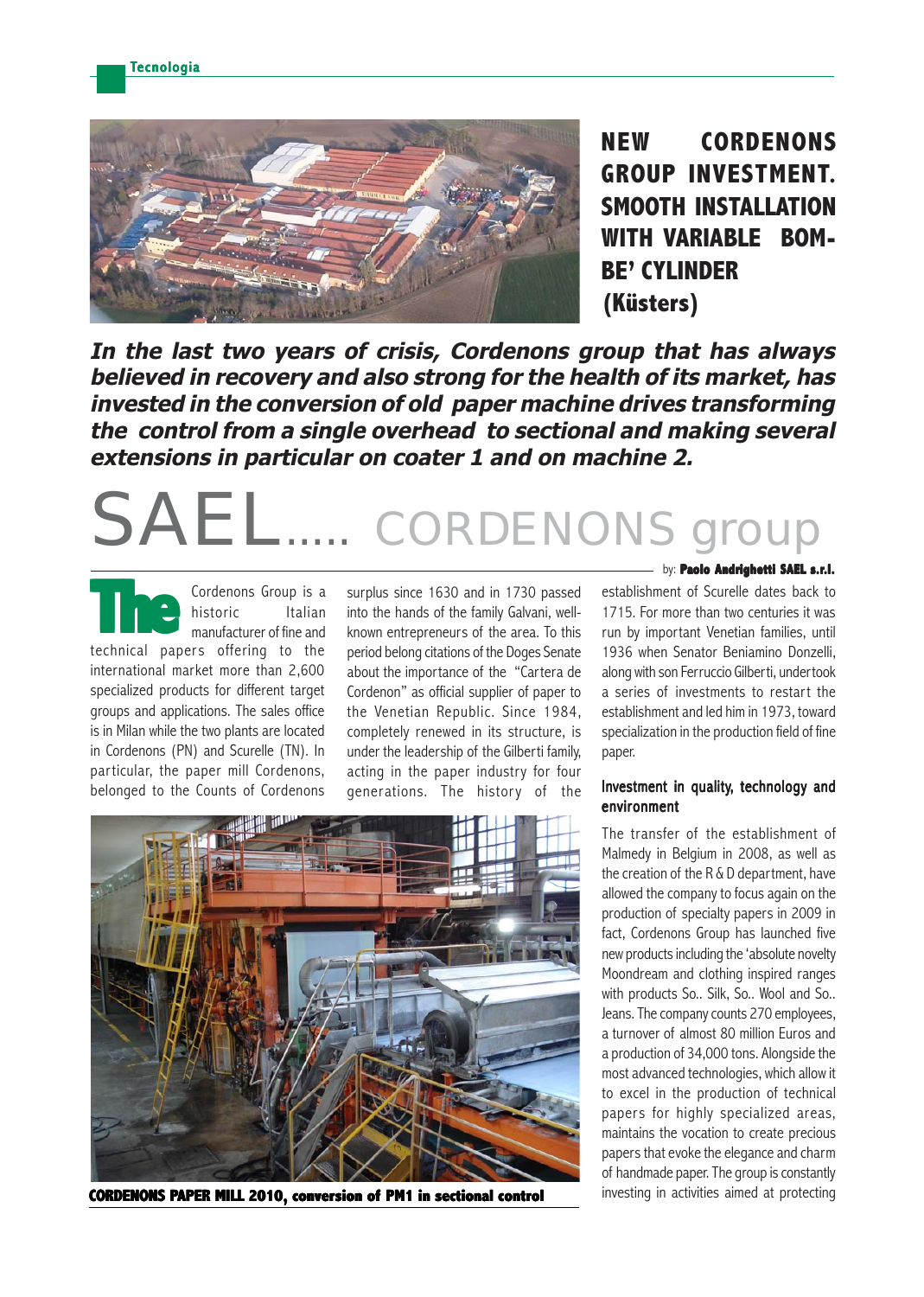the environment: on the beginning of 2007 has obtained the FSC COC certification, identifying products containing cellulose from responsibly managed sources according to strict environmental, social and economic standards.

The interventions made in the paper mill in recent years have included: replacing twostage burners with modulating burners, smooth installation with variable bombè cylinder (Kusters); AC sectional installation on the PM1 dryer, modification and upgrading coater 2 furnaces; install new patina applicator groups patina units; installation of new refiners in the pulp preparation; installation of new drives for replacement of old parts, that were no longer available, on the PM2; many different interventions to improve environmental and safety standards.

## SAEL, Cordenons group official provider for products and solutions

had already experienced the expensive Since 1997, SAEL provides Cordenons group with their drives and automation systems. In any investment made on the various systems (paper machines, rewinding machines, processing and preparation of the supervisory pastepatina-color), there was along the years a good interplay with SAEL technical staff that brought the two companies to a synergistic and targeted growth in the study of the proposals made then. In late years, where markets investments had a sharp slowdown, SAEL was able to propose small steps solutions much appreciated by the group which are still undergoing in constant development. The close link among the companies was lately fortified by the fact that the group, previously served by other competitors,

problems caused by multinational major companies that are used to switch over their products lines very often making old items



**View of PM1 pope zone and size-dryers, wer the single-shaft was**<br>proposed the entire supply divided into small<br>proposed the entire supply divided into small **eliminated substituting it with new AC sectional drives**



#### **AC motor C motors installed on PM1**

spares to be out production in a very short time. On the other hand SAEL builds systems with its own drives so ensuring their continuous life cycle for a minimum of fifteen years. And being drives built in SAEL, the company is always able ensure repairing and guarantees spare parts fast availability. For an example, the drive SCCTP (dc motors field control module) is on the market for about 23 years and still is normally supplied to the customers and repaired if ever needed. For each one of its system supplies, the company also asked SAEL for training activities to be made with plant technicians at SAEL facilities so establishing an important relationship and acquaintance with the customer people. In fact, no other reality now operating "in automation and drives systems field" share their solutions with customers in a so open and global way.

## Calibrated investments in line with paper machine evolution

The latest tranche of the modernization process begun by Cordenons in 2008 allowed to increase safety of the plants in their critical sectors and to continue expansion in the mill needed to ensure its continuous development. The MC1 control is considered strategic for the group, it has undergone a radical transformation starting from single-shaft to sectional control. SAEL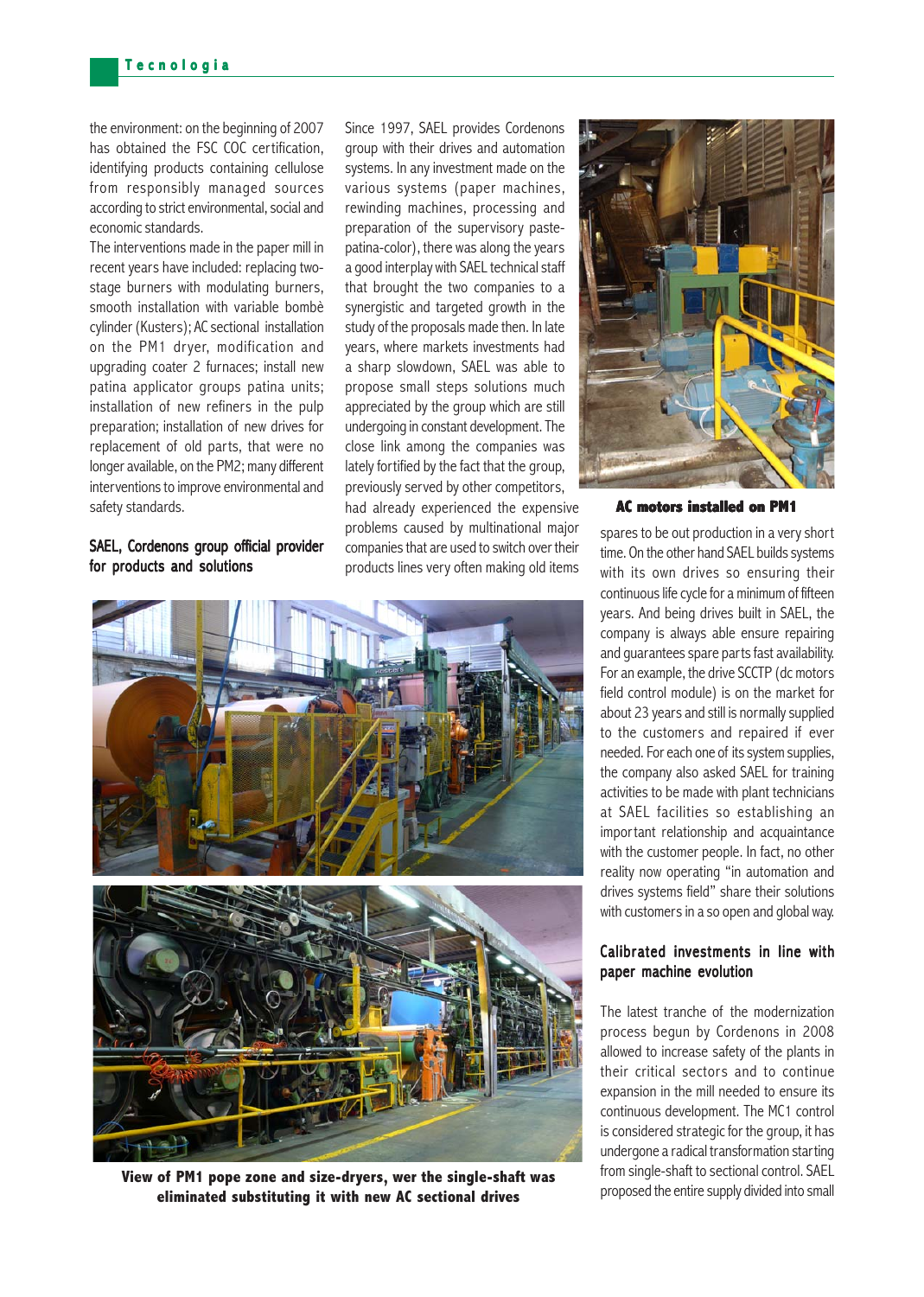

**COATING 2 UNWINDERS CONTROL BOARD, CORDENONS GROUP.** Invested in this project throughout the

provided for possible implementation of the station "DCS SAEL drive" supervision and control systems management for plant drives, which is the flagship investments made by our company in recent years.

## New up-grade of the DSC system in intelligent drive SAEL

For more than three years SAEL sought to renew the supervision system to integrate also the ability to manage global facilities for the supervisor of the paper machine, the winder, calendar, cutter paste preparation to talk together in one powerful and stable platform. During the difficult past few years, instead of using the state enterprises support instruments given to face the sudden drop in the market, SAEL



**COATING 2 CONTROL EQUIPMENT, CORDENONS GROUP.**

steps, thus diluting the investments over the years. The end goal of having a technically advanced control was achieved thus ensuring the recovery of all work performed and related materials during the different upgrading-steps. SAEL studied and proposed an architecture, accepted by the group, organized in the implementation of a modular system (standard SAEL structure), which provides a power bus that can be extended, to feed actual and future AC drives, feeding a series of electric cabinets holding space for future upgrades scheduled in the future.

The result was a system that, properly architected for future power expansions, has great flexibility that allows even a complete later transformation. In 2009, in fact, after the first phase in which they were managed and implemented the first five AC motors, electrical panels were provided with the base system SAEL complete and ready to get to the final stage using the same hardware. SAEL Reborn system also allowed to digitally control even the old shaft DC motor drive, integrating it with sectional control new motors, providing a digital cascade system already in the very first upgrading step. In August 2010 were also removed from the single-shaft and then added to the sectional control, seven motors and in the future the system could also be radically changed in line with the evolution of the paper machine. In fact the project is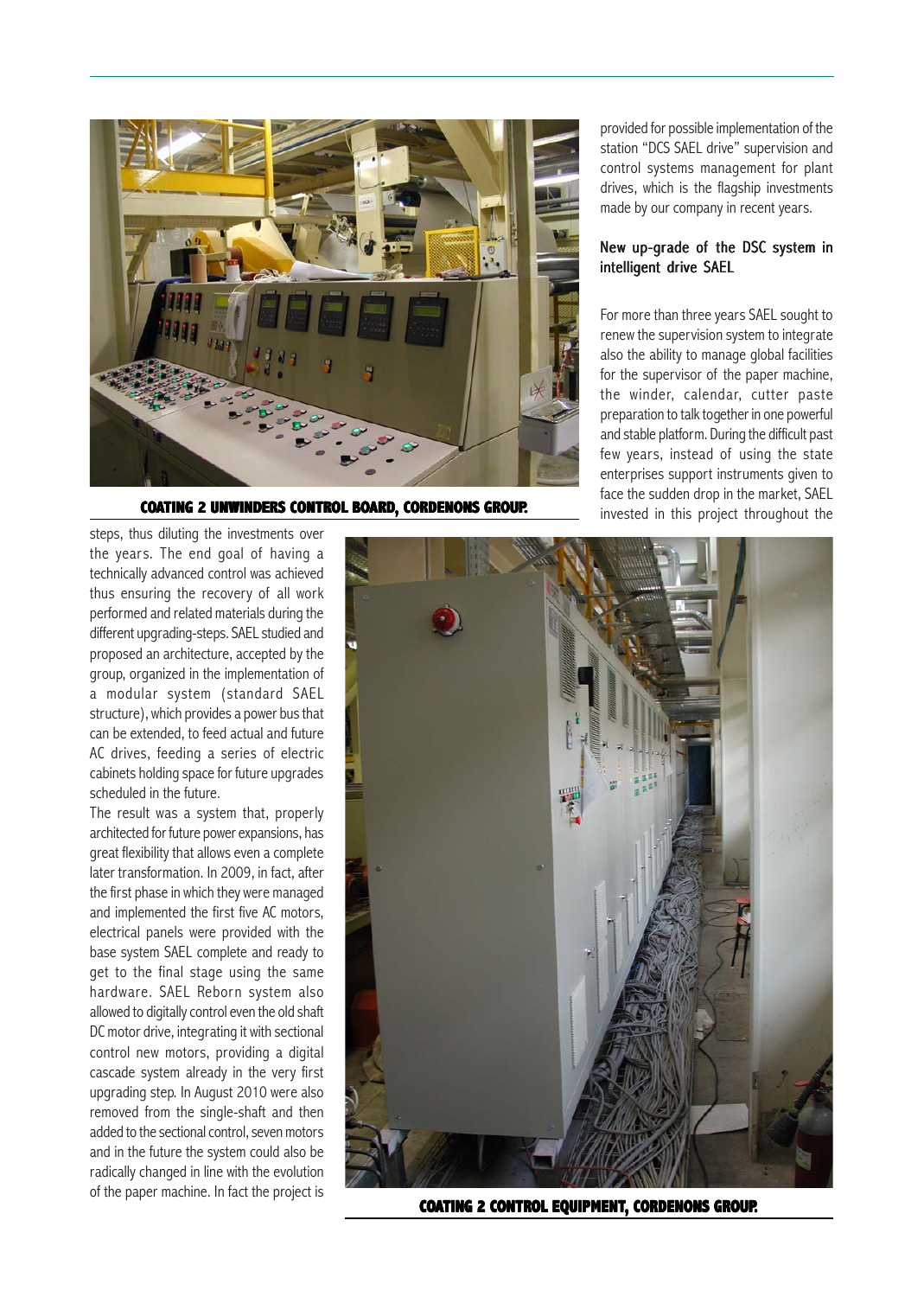availability of its staff. All the available men hours were devoted in growing of our own systems, to get once again in direct comparison with European multinationals in the sector: the only ones able to build evolved controls, impossible to be obtained purchasing market products as consisting of proprietary hardware and software. The investment made and tested for about one year in PKarton and now applied in Mantua Burgo, Burgo Avezzano, paper mill and paper mill Vignaletto Tuscania, was tackled after a long and careful selection among all different MMI-SCADA software. After a thorough analysis of all the most renowned products on the market for the new up-grade the system in DCS SAEL intelligent drive the company has realized that with their use and according to the tests, you were to miss many features that were embedded in the previous paper machine supervisor. These features, which only the parent companies of multinational big names were offering (not system integrators, ie companies that buy products on the market and then manage them with a PLC and trade market SCADA), have always been the core technology for the comparison's company, which we could not lose using a commercially known product. We were then induced to seek an MMI-SCADA system with the performance of a DCS and the flexibility

of a Typewriter and was finally chosen to SCALINK Co.el.me. Genoa, with which sensational and unthinkable goals were achieved. The flexibility of the product handled and modified in its firmware in order to meet SAEL Drive and PLC communication philosophy (impossible to do with other products), led to a quality breakthrough, worthy our tradition of constant innovation. Investment was more than 12,000 man hours. Thanks to strong collaboration with Co.el.me. who runs SAEL service point in Liguria, producer of the SCADA who was using it mainly in pulp preparation, in steel, shipbuilding and energy a high performance product was obtained, that has no architecture boundaries and is



## **Some of Some of the inverters forming the sectional ming sectional control of a machine 1**

expandable in the future, starting from a full-tags system.

## Technological development to protect the Custom's investment

In the establishment second coater, working since 2005, along the time several changes were made due to the demands of producing diversified products and suit the diverse customer's needs. The "Intelligent



**CORDENONS PAPER MILL, coating machine 2 in line with sinchro electronic cutting machine**